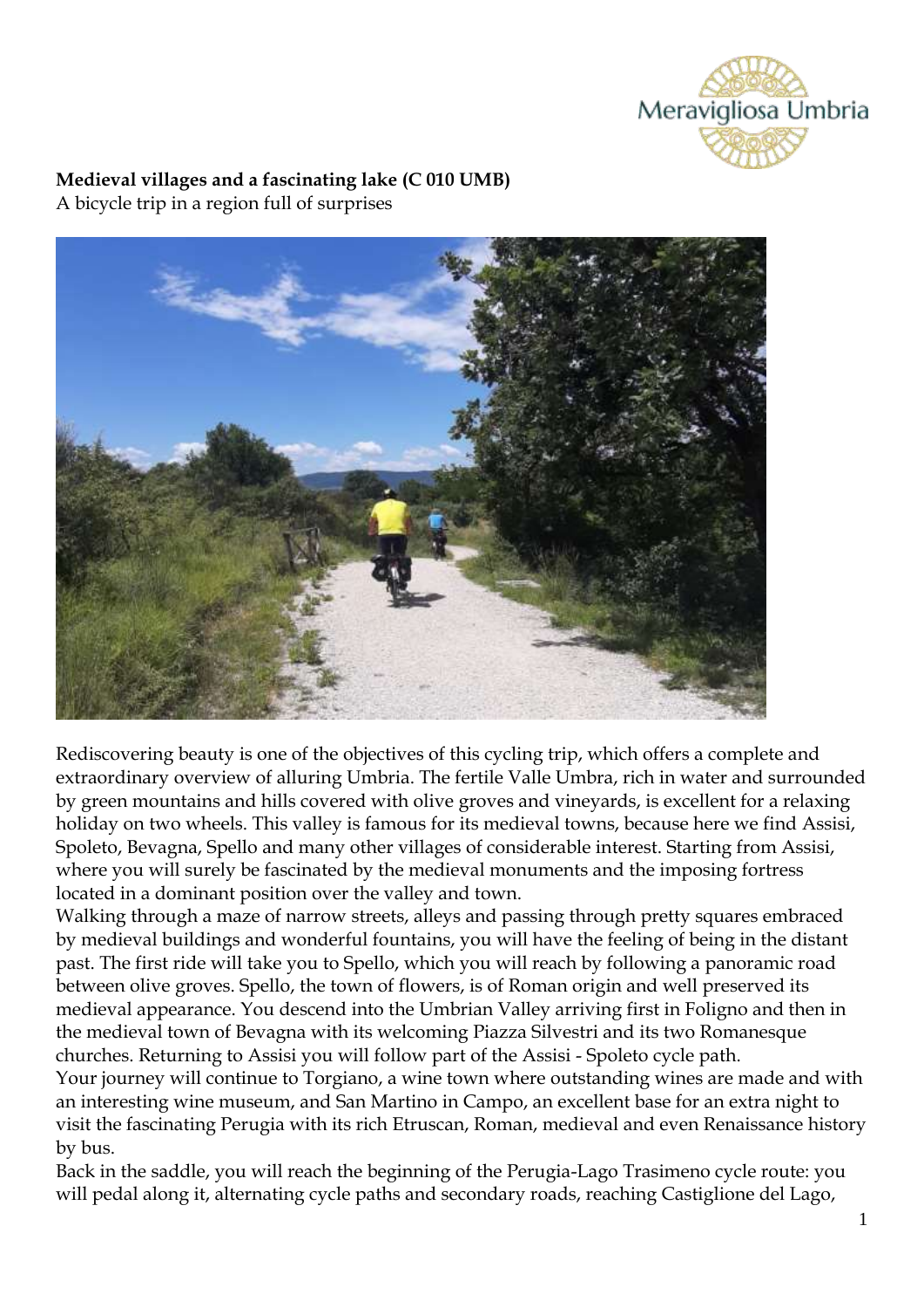which rises majestically over Lake Trasimeno. You will have a free day for some relaxation on the shores of the lake or you make a loop ride to the Etruscan city of Chiusi. Finally, pedalling along the shores of the lake you will be led to the final destination, the splendid Passignano sul Trasimeno where you can stroll along the promenade, which will give you a breathtaking view over the lake or to visit the island 'Isola Minore', the icing on the cake of this tour through a green Umbria.



Umbria

**Period**: Daily from April to November (in winter on request)

**Participants**: Minimum 1 person

**Difficulty level**: 2 (medium; also suitable for e-bike) The routes follow quiet country lanes and cycle paths. You will ride in a hilly landscape with gentle up- and downhill cycling. Basic cycling experience and training is required.

Daily distances between 23 km / 14,3 mi and 55 km / 34,2 mi Total km tour: 5 days 135 km / 83,9 and 7 days 206 km / 128 mi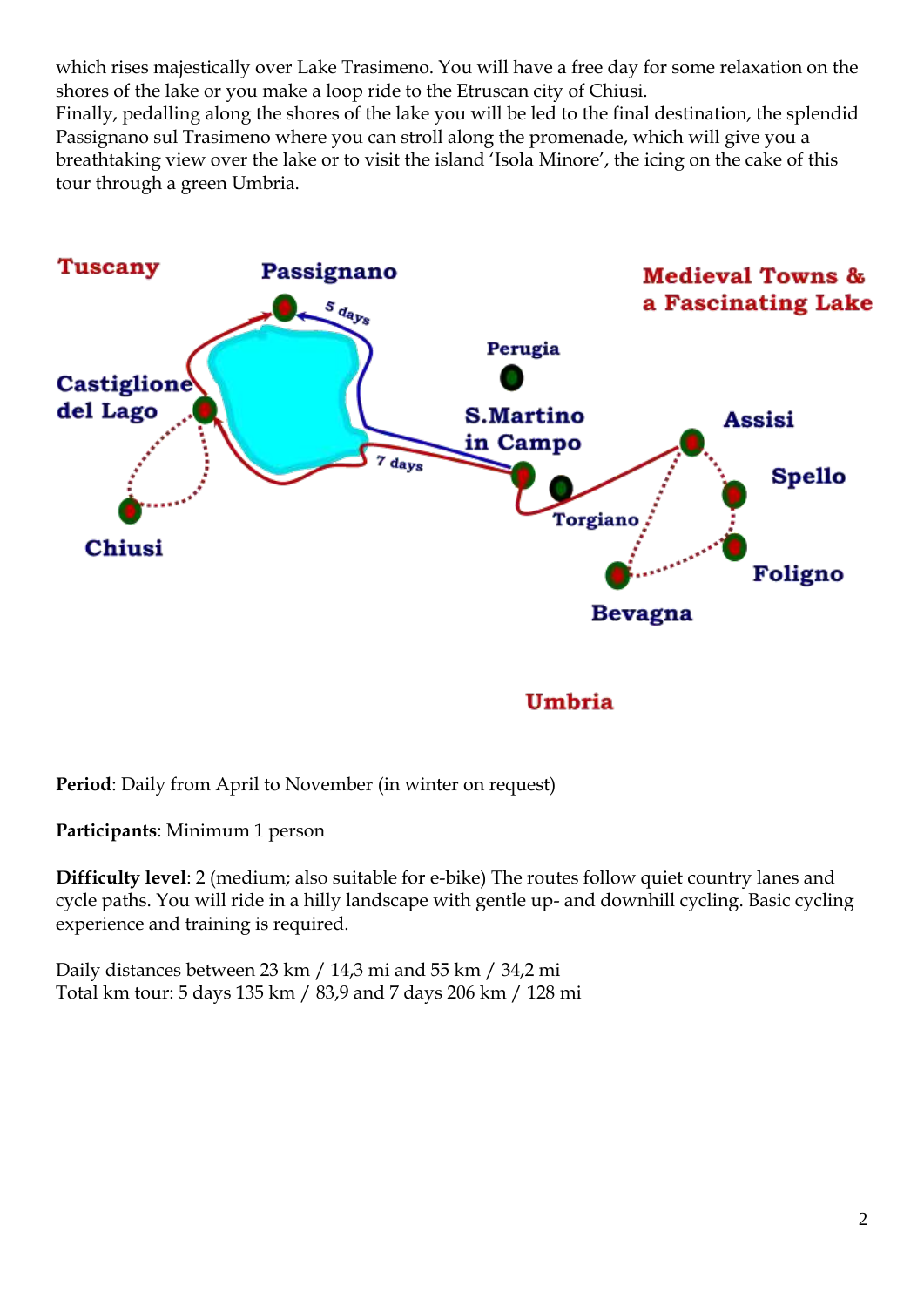



### **Program in short:**

#### **5 days / 4 nights:**

- Day 1 Arrival at Assisi
- Day 2 Loop ride to Bevagna passing Spello and Foligno
- Day 3 Assisi Torgiano- S. Martino in Campo
- Day 4 S. Martino in Campo Passignano sul Trasimeno
- Day 5 End of tour after breakfast

### **7 days / 6 nights:**

- Day 1 Arrival at Assisi
- Day 2 Loop ride to Bevagna passing Spello and Foligno
- Day 3 Assisi Torgiano- S. Martino in Campo
- Day 4 S. Martino in Campo Castiglione del Lago
- Day 5 Loop ride to Chiusi
- Day 6 Castiglione del Lago Passignano sul Trasimeno
- Day 7 End of tour after breakfast

## **Program day by day of the 5-day tour**

### **Day 1: Arrival at Assisi**

Individual arrival in Assisi, a medieval city located on the slopes of Mount Subasio, in a dominant position over the Umbra Valley and a world heritage site. It is a city where history, traditions and art are brought together in harmony. You can already discover Assisi by wandering through the alleys and streets and stop in one of the many squares with bars, which invite you to enjoy an ice cream, a cappuccino or a good local wine. There is so much to see: the Basilica of St. Francis, the Basilica of St. Clare, the castle 'Rocca Maggiore', museums and the Roman Forum. At the end of the afternoon bike fitting and briefing

Overnight stay with breakfast in Assisi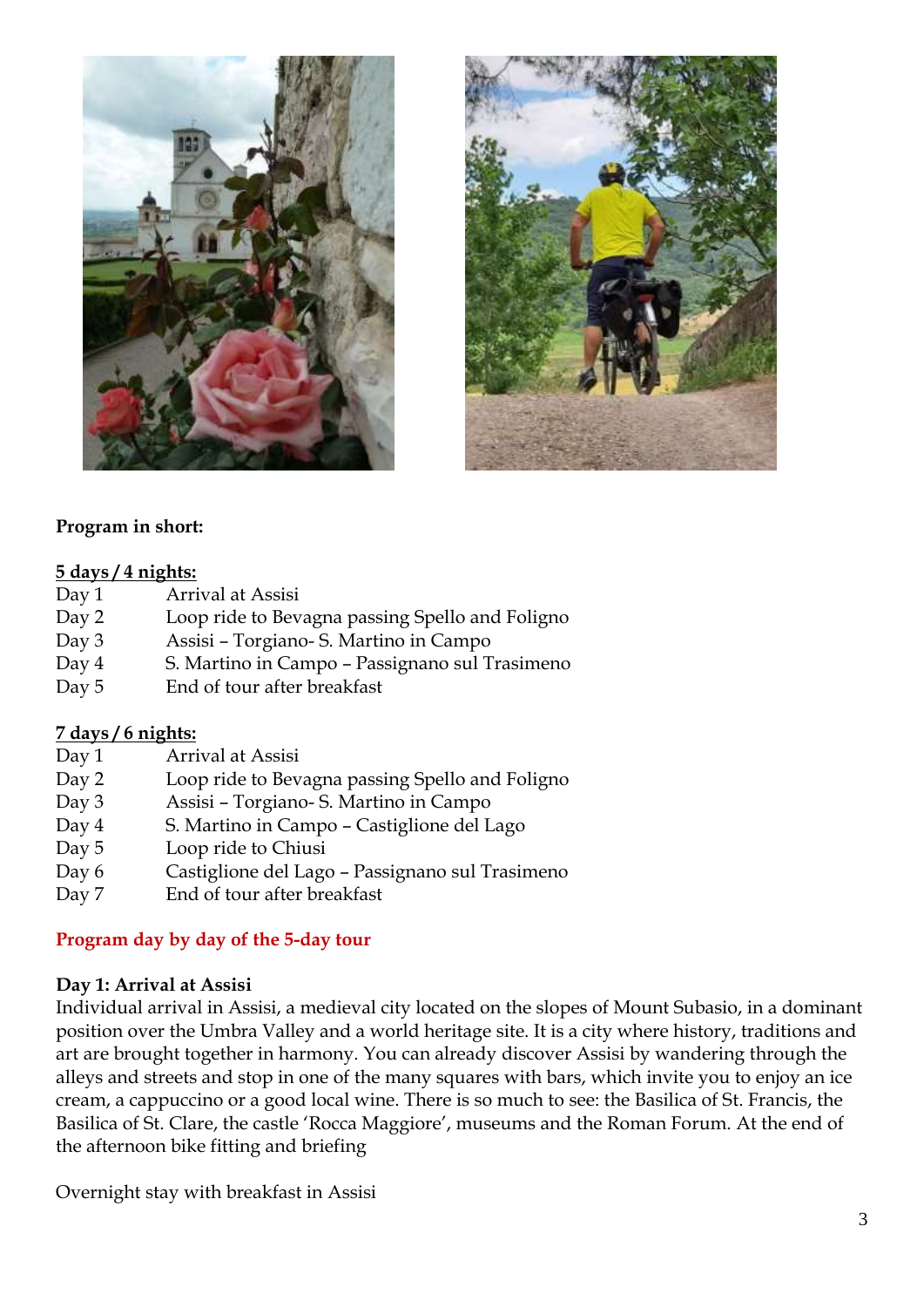# **Day 2 Spello – Foligno - Bevagna**

After breakfast, immediately in the saddle for the first ride to discover the green Umbrian Valley. You will first reach Spello following the panoramic Via degli Olivi. The city has kept its medieval charm well and you will find yourself in a maze of alleys and cheerful squares colored by flower boxes. Spello is also famous for its Infiorate, organized every year on Corpus Domini. The colored mosaics of petals and flowers are real works of art, made by the inhabitants of the village. Leave your bicycles to visit the historic center on foot passing by the monuments of the city: the church of S. Maria Maggiore, which houses the Baglioni chapel decorated by Pinturicchio, the church of S. Andrea, the art gallery, the Roman mosaics and the Roman Consular gate. You will resume pedaling in the valley among fields with cereals, sunflowers, vines and olive trees and passing through the welcoming town of Foligno, you will reach Bevagna, a rare example of an Umbrian town built on the plain and not on a hilltop. The town boasts both a Roman past and a typically medieval aspect. Piazza Silvestri is a very interesting square, a lively meeting point for the inhabitants of the city, with its Gothic-style Palazzo dei Consoli and two Romanesque churches. Other sites to visit are mosaics in the Roman bath and a medieval house. You will return to Assisi following a stretch of the Assisi-Spoleto cycle path.

Overnight stay with breakfast at Assisi Distance: 43,4 km / 27 mi Ascent / Descent: + 366m – 366m



## **Day 3 Assisi – Torgiano – S. Martino in Campo**

This morning you will pedal in the direction of Torgiano passing through Santa Maria degli Angeli. Here is the impressive basilica, which under its dome hides the Porziuncola, where St. Francis lived for a while and died. Pedaling along quiet and secondary country roads you will reach Torgiano, an ancient river port, located on a hill surrounded by a landscape of olive groves and vineyards. Excellent wines are produced in Torgiano and it became the first wine-growing area in Umbria to obtain the Doc label for its wines. In the historic center there is the Wine Museum and the Olive and Oil Museum, which are certainly worth a visit. Leaving Torgiano you will have a last short stretch to go towards S. Martino in Campo.

Overnight stay with breakfast at Assisi Distance: 43 km / 26,7 mi Ascent / Descent: + 155m – 365m

## **Day 4 S. Martino in Campo – Passignano sul Lago Trasimeno**

Today a pleasant ride on quiet roads until you take the Perugia - Lago Trasimeno cycle path. The itinerary is easy with only two important climbs at the beginning. The landscape characterized by olive groves and cultivated fields, offers beautiful views of the surrounding villages and hills. Once you reach the lakeshore, you will mostly follow the cycle path up to Passignano sul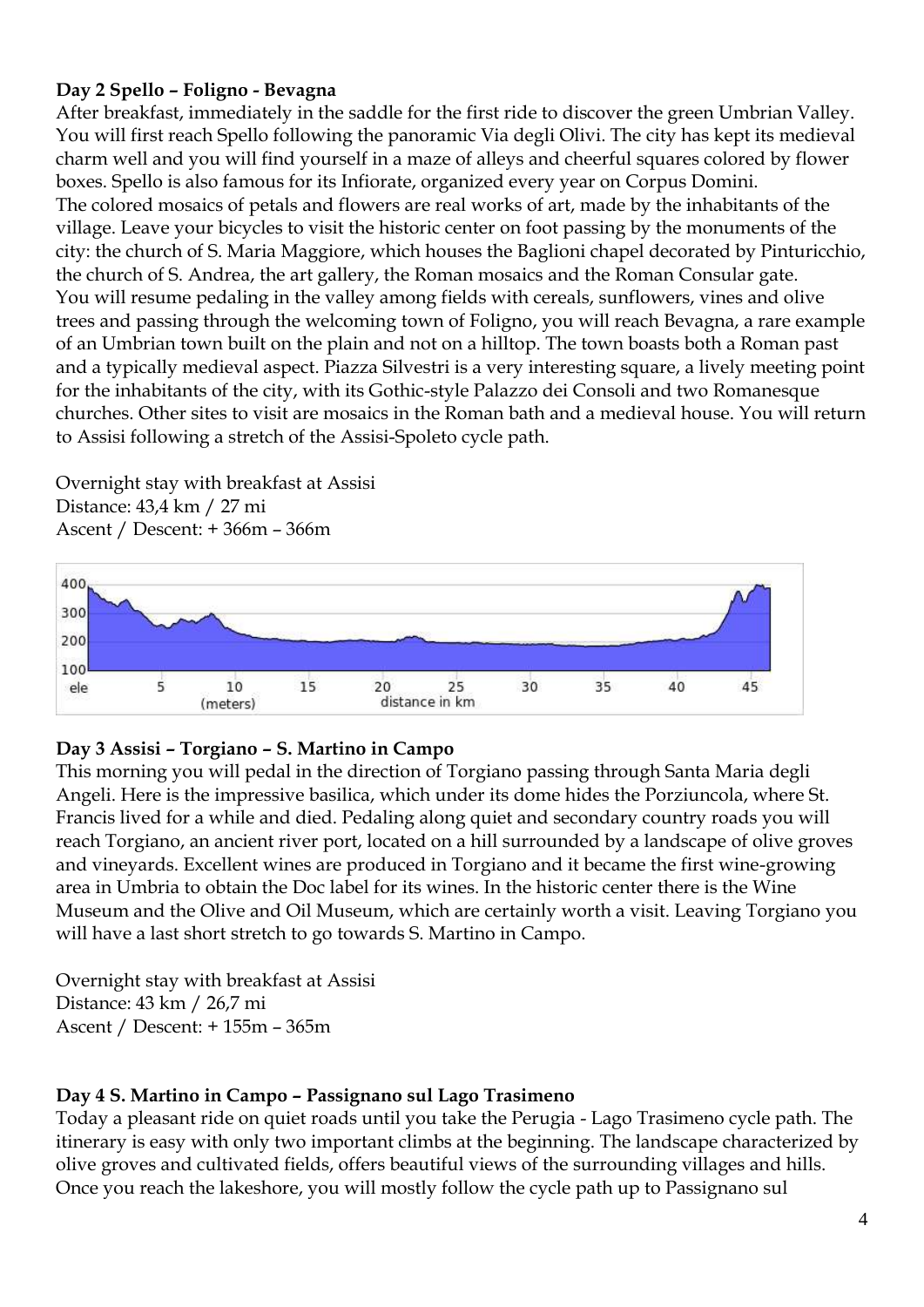Trasimeno. From the historic center, ferries depart for Isola Maggiore, the only one of the three islands currently inhabited. In the evening, you can take a nice walk along the promenade and enjoy dinner in one of the many restaurants overlooking the lake. Overnight near the centre in a \*\*\* or \*\*\*\* star hotel

Overnight with breakfast in a Passignano Distance: 49 km /30,4 mi Ascent/Descent: + 488m – 406m



# **Day 5 End of tour after breakfast**

Your tour to discover the Umbrian Valley and Lake Trasimeno has come to an end. After breakfast, departure and end of our services.



# **Program day by day of the 7-day tour**

**Day 1: Arrivo individuale ad Assisi** See program of day 1 of 5 day tour

Overnight with breakfast in Assisi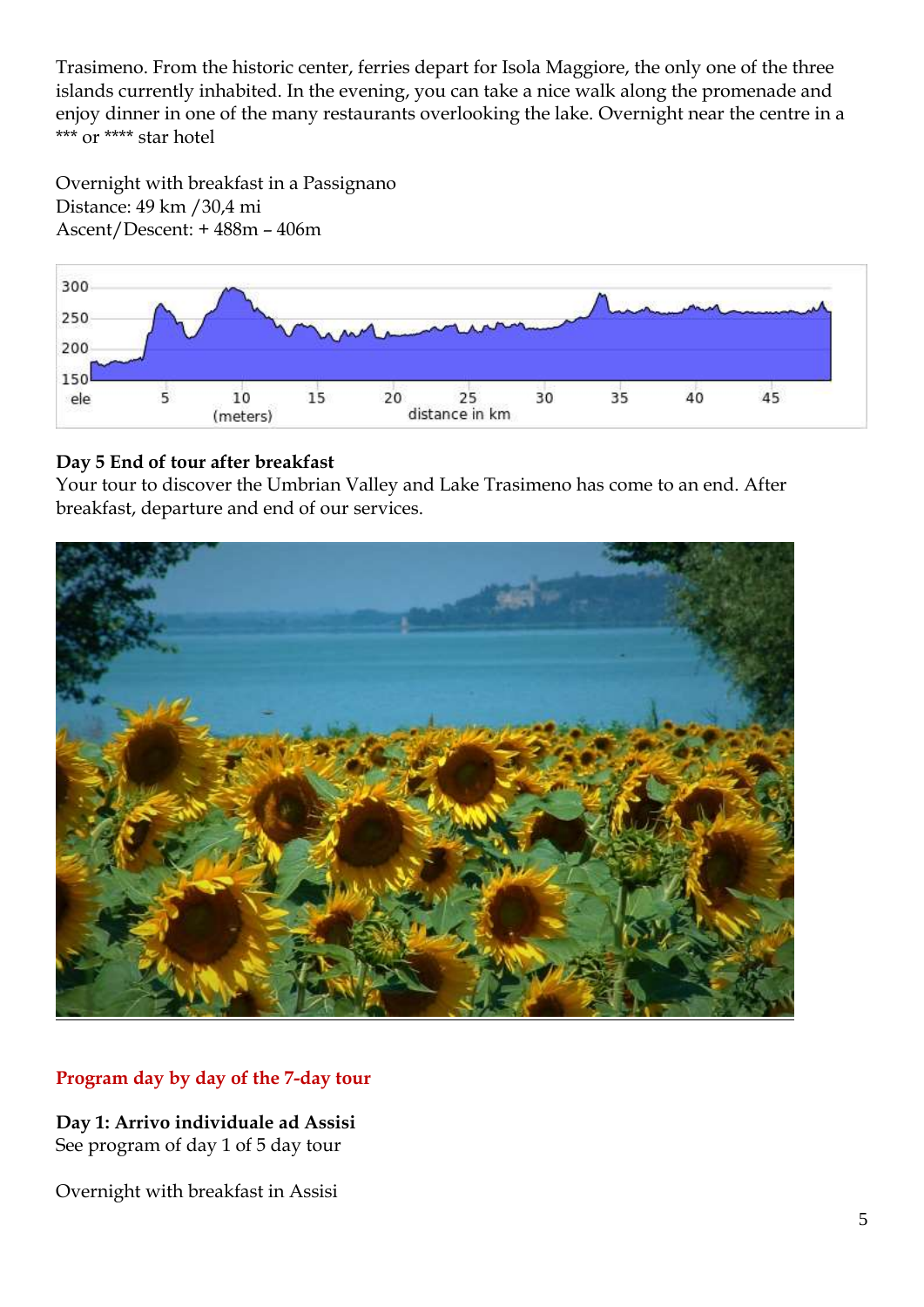# **Day 2 Spello - Bevagna**

See program of day 2 of 5 day tour

# **Day 3 Assisi – Torgiano – S. Martino in Campo**

See program of day 3 of 5 day tour

# **Day 4 S.Martino in Campo – Castiglione del Lago**

Today a pleasant ride on quiet roads until you take the Perugia - Lago Trasimeno cycle path. The itinerary is easy with only two important climbs at the beginning. The landscape characterized by olive groves and cultivated fields, offers beautiful views of the surrounding villages and hills. Once you reach the lakeshore, you will mostly follow the cycle path up to Castiglione del Lago, positoned on a promontory on the northernmost tip of Lake Trasimeno, on the border with Tuscany. There is a nice small port from where ferries leave for the various islands (Maggiore, Minore and Polvese). From the historic center, you have a beautiful panoramic view of the lake and its islands. At Castiglione del Lago we find evidence of its origins, both Etruscan and Roman. There is also a sixth-century castle, the 'Rocca Leone', built by Emperor Frederick II. The city is a real meeting point for the inhabitants of the surrounding villages. Your overnight stay will be in the historic center in a \*\*\* hotel or in a B&B di charme.

Overnight stay with breakfast at Castiglione del Lago Distance: 55 km / 34,2 mi Ascent / Descent: + 557m – 442m





## **Day 5 Loop ride to Chiusi**

Today a nice ride in the hilly landscape between the two lakes, the lake of Trasimeno and of Chiusi. You will reach Chiusi, which is built on a hilltop in a strategic position overlooking the Val di Chiana. Chiusi had its period of maximum splendor during the reign of the famous Etruscan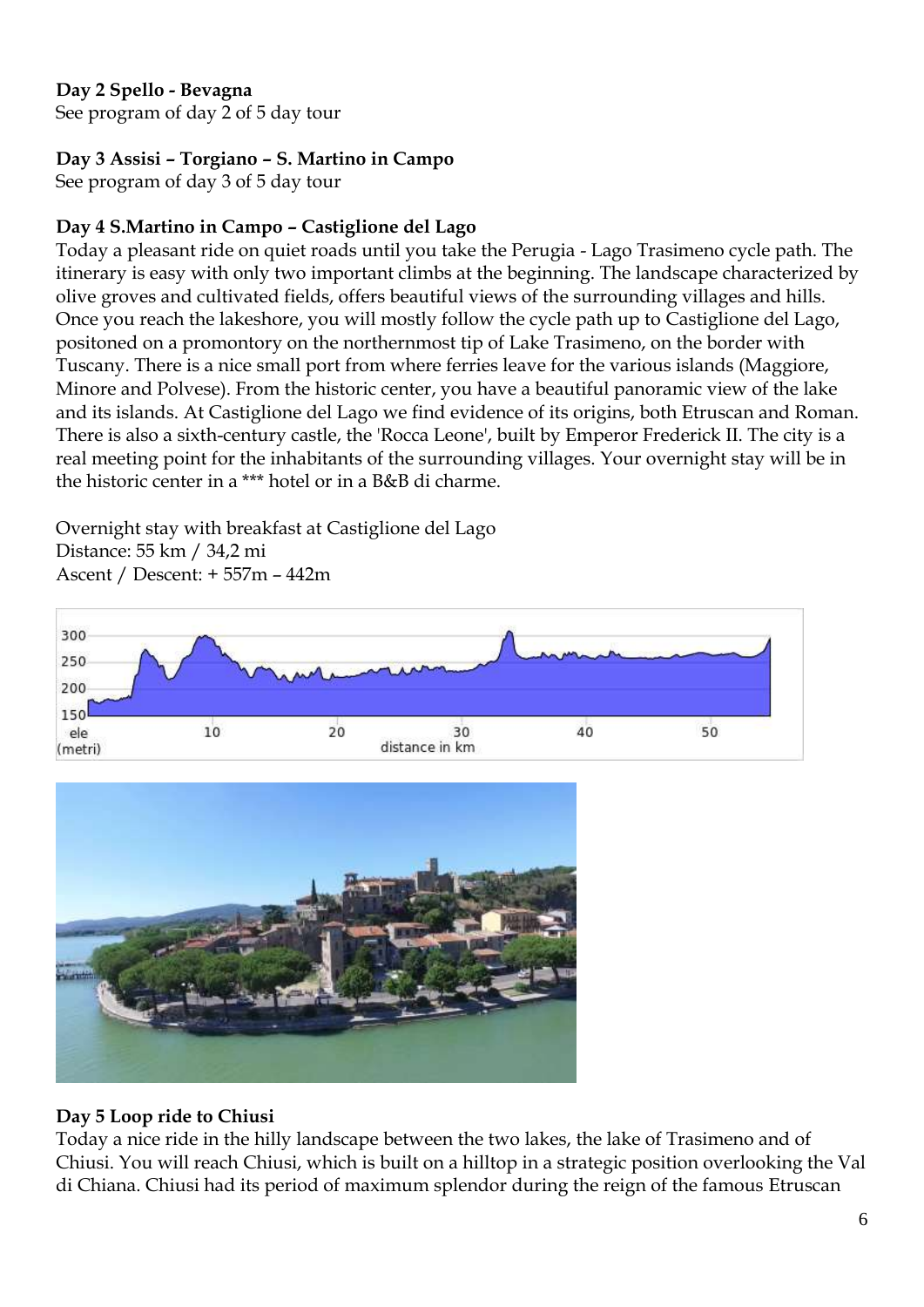King Porsenna (6th century BC). The city still retains many Etruscan and Roman remains, making it an important archaeological center. Many finds can be seen in the Etruscan Museum. Interesting to visit is the underground city, the labyrinths of winding tunnels that run under the city. In the tunnels there is a rich collection of tombstones. The Cathedral of S. Secondiano is one of the oldest churches in Tuscany. On your return you will pass the Etruscan tomb 'Tomba della Pellegrina' and the 'Tomb of the Monkey'. Pedalling back to Castiglione you will always have beautiful panoramic views of Lake Chiusi and Trasimeno.

Overnight stay with breakfast at Castiglione del lago Distance: 42 km / 26 mi Ascent / Descent: + 585m – 483m



# **Day 6 Castiglione del Lago – Passignano sul Trasimeno**

Today you will ride along the cycle path around the lake, enjoying the panorama and the characteristic lake landscape. You will follow the cycle path until Passignano sul Trasimeno. It will be a short tour, so you will have time to visit this quaint village, to relax on the lake beaches or to pay a visit to Isola Maggiore, the only island currently inhabited. Finally, in the evening, you can take a nice walk along the lake promenade and enjoy the lively atmosphere of the place, characterized by excellent wine-bars and fish restaurants overlooking the lake.

Overnight stay with breakfast at Passignano sul Trasimeno Distance: 23 km / 14,3 mi Ascent / Descent: + 80m – 114m



## **Day 7 End of tour after breakfast**

Your tour to explore the Umbrian Valley and Lake Trasimeno has ended. After breakfast, departure and end of our services.

## **Prices per person 2022**:

| 5 days Hotel *** (3 km from Assisi) and Hotel *** at Passignano | <b>Euro</b> |
|-----------------------------------------------------------------|-------------|
| In double room                                                  | 380         |
| In single room                                                  | 510         |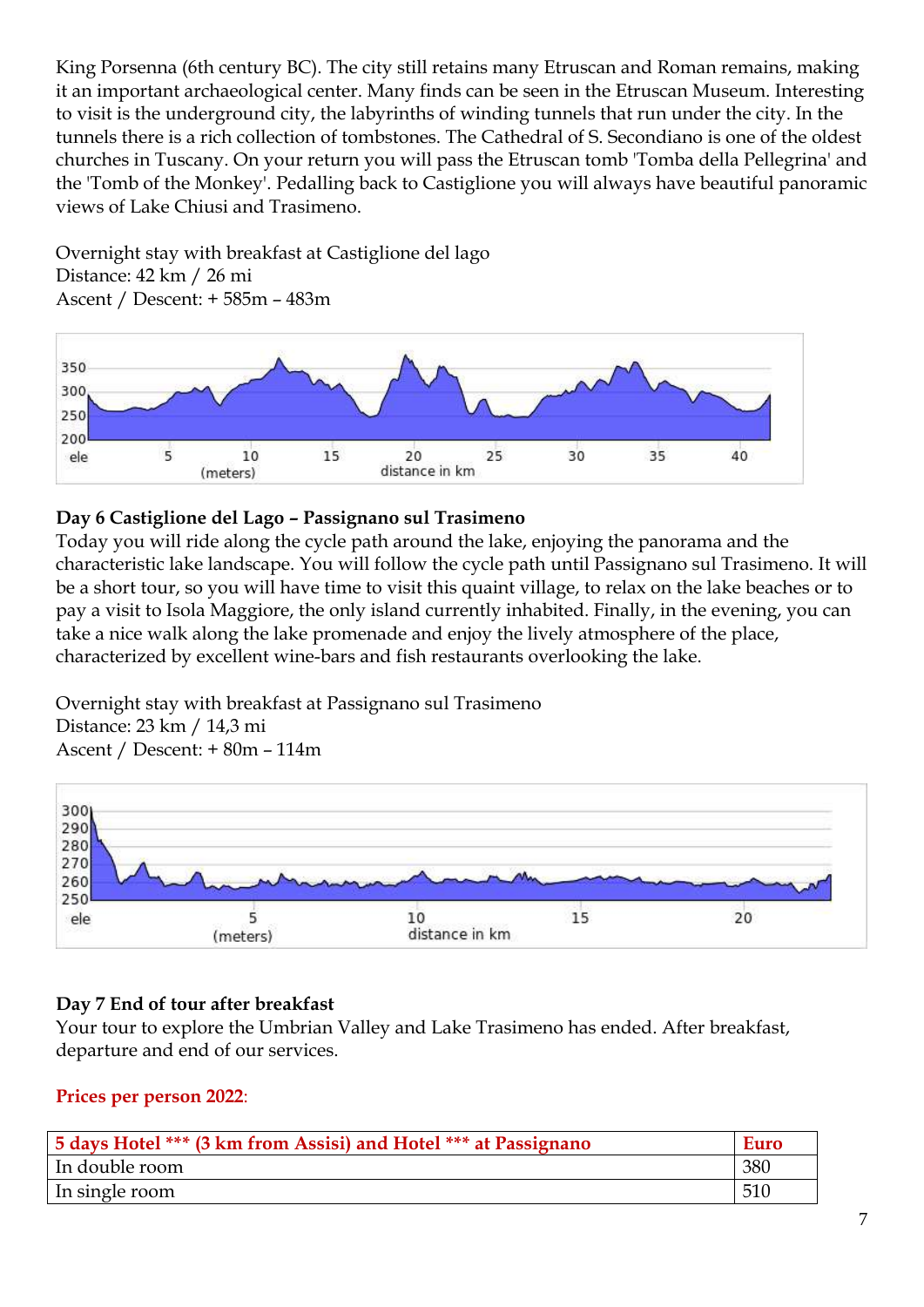| Solo traveller                                                       | 535  |
|----------------------------------------------------------------------|------|
| 3 <sup>rd</sup> and 4 <sup>th</sup> person in triple/quad room       | 240  |
| Half Board supplement on request                                     |      |
| 5 days Hotel *** (900m from Assisi) e Hotel **** at Passignano       |      |
| In double room                                                       | 462  |
| In single room                                                       | 592  |
| Solo traveller                                                       | 617  |
| 3rd and 4 <sup>th</sup> person in triple/quad room                   | 282  |
| Half Board supplement on request                                     |      |
| <b>5 days Superior Hotel</b>                                         |      |
| In double room                                                       | 488  |
| In single room                                                       | 667  |
| Solo traveller                                                       | 692  |
| 3rd and 4 <sup>th</sup> person in triple/quad room                   | 290  |
| Half Board supplement on request                                     |      |
|                                                                      |      |
| <b>Bike rental</b>                                                   | 66   |
| E-bike                                                               | 115  |
| Bike for children until a 12 years                                   | 35   |
| Trailer bike                                                         | 35   |
| Follow-me tandem                                                     | 50   |
| Child seat                                                           | 14   |
| Helmet                                                               | 5    |
|                                                                      |      |
| 7 days Hotel *** (3 km from Assisi) & Hotel *** at Passignano        | Euro |
| In double room                                                       | 570  |
| In single room                                                       | 755  |
| Solo traveller                                                       | 805  |
| 3rd and 4 <sup>th</sup> person in triple/quad room                   | 340  |
| Half Board supplement on request                                     |      |
| 7 days Hotel *** (900m from Assisi) & Hotel **** at Passignano       |      |
| In double room                                                       | 645  |
| In single room                                                       | 840  |
| Solo traveller                                                       | 890  |
| 3rd and 4 <sup>th</sup> person in triple/quad room                   | 375  |
| Half Board supplement                                                | 143  |
| <b>7 gg Superior Hotel</b>                                           |      |
| In double room                                                       | 680  |
| In single room                                                       | 915  |
| Solo traveller                                                       | 965  |
| 3 <sup>rd</sup> and 4 <sup>th</sup> person in triple/quad room       | 400  |
| Half Board supplement on request (4 dinners at Castiglione only B&B) |      |
|                                                                      |      |
| <b>Bike rental</b>                                                   | 80   |
| E-bike                                                               | 165  |
| Bike for children until a 12 years                                   | 45   |
| <b>Trailer</b> bike                                                  | 45   |